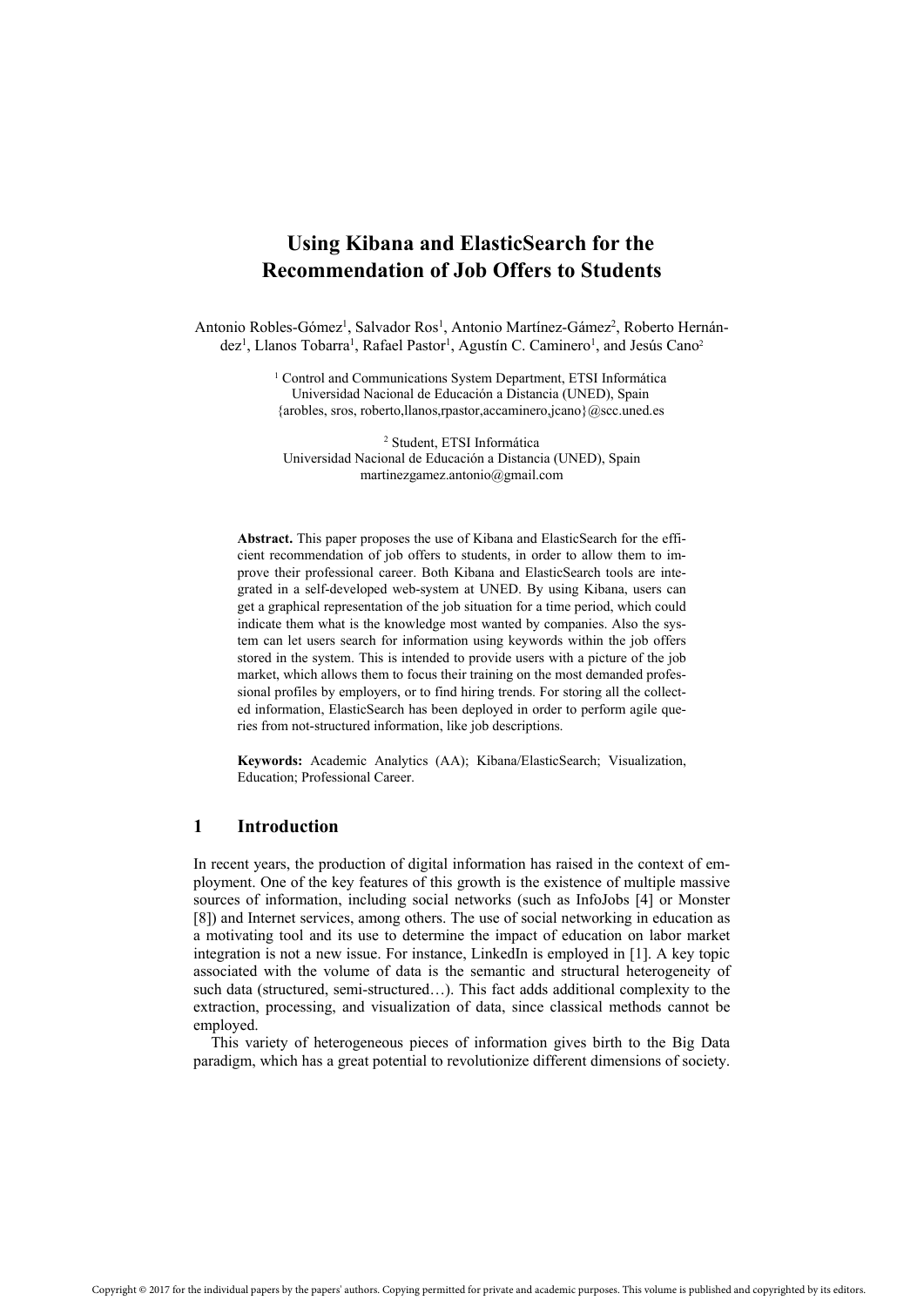However, there are still research areas to explore to obtain a higher throughput. In the field of education, the Learning Analytics (LA) area covers this paradigm.

Our current work is focused on analyzing the students' learning to improve it or to make recommendations, but not in the students' learning process itself. More specifically, our attention is focused at the field of Academic Analytics (AA) in an institutional level, in order to help our University to analyze students' learning profiles and academic performance. It is very important for an Institution or University to give their students the possibility to check the job offers available depending of the level of knowledge. Also, the administrative staff could carry out this task in order to analyze the requirements of companies. This can be a starting point for the Institution to perform additional studies in order to improve the employability of students.

Therefore, this paper proposes a self-developed web-system at UNED based on Kibana and ElasticSearch. It can obtain information from several sources of job offers, such as Infojobs and Monster [8], and make an educational counseling for the successful employment of students. This is a relevant society challenge, since this fact increases the students' possibilities of graduation and professional development. Kibana [7] allows us to graphically represent a selection of relevant indicators for job offers. Users in the system can play an active role, since they get a graphical representation of the job situation with relevant information about the job offers, and are also able to search information of interest by using keywords. This is intended to provide users with a picture of the job market to adapt their professional career to the profiles most demanded by employers or find hiring trends, niche specialization, etc.

From the back-end side, job offers are gathered by using both web-scraping techniques and/or by means of APIs, depending of the availability of information in the sources of information [9]. To manage no-structured or semi-structured information, ElasticSearch [3] is being broadly employed in the context of Big Data paradigm, for agile visual queries, like job descriptions. In the LASI 2016 conference, a workshop about Kibana and ElasticSearch was presented. More information can be found in [10].

The structure of this paper is as follows: Section II depicts the data extraction and processing procedures. After that, Section III focuses on the data visualization phase for the recommendation of job offers to students. Finally, Section IV discusses our conclusions and suggests guidelines for future work.

# **2 Data Extraction and Processing**

The information hosted on the web is normally unstructured, or at most semistructured –in the case that access mechanisms have been provided to developers. Some websites take advantage of APIs (Access Programming Interfaces). These APIs operate as a bridge between the users' browser and the REST services and they allow getting JSON responses to source's invocations by using the field selectors. For instance, the LinkedIn API has many restrictions which limit its use. For this reason, this data collection method is not the most appropriate in some cases, as stated in [2]. Depending on the user's permissions, several professional on-line networks allow getting information, such as the actual job position, job requirements, summary description, and so on. This have been the method employed to obtain job offers in the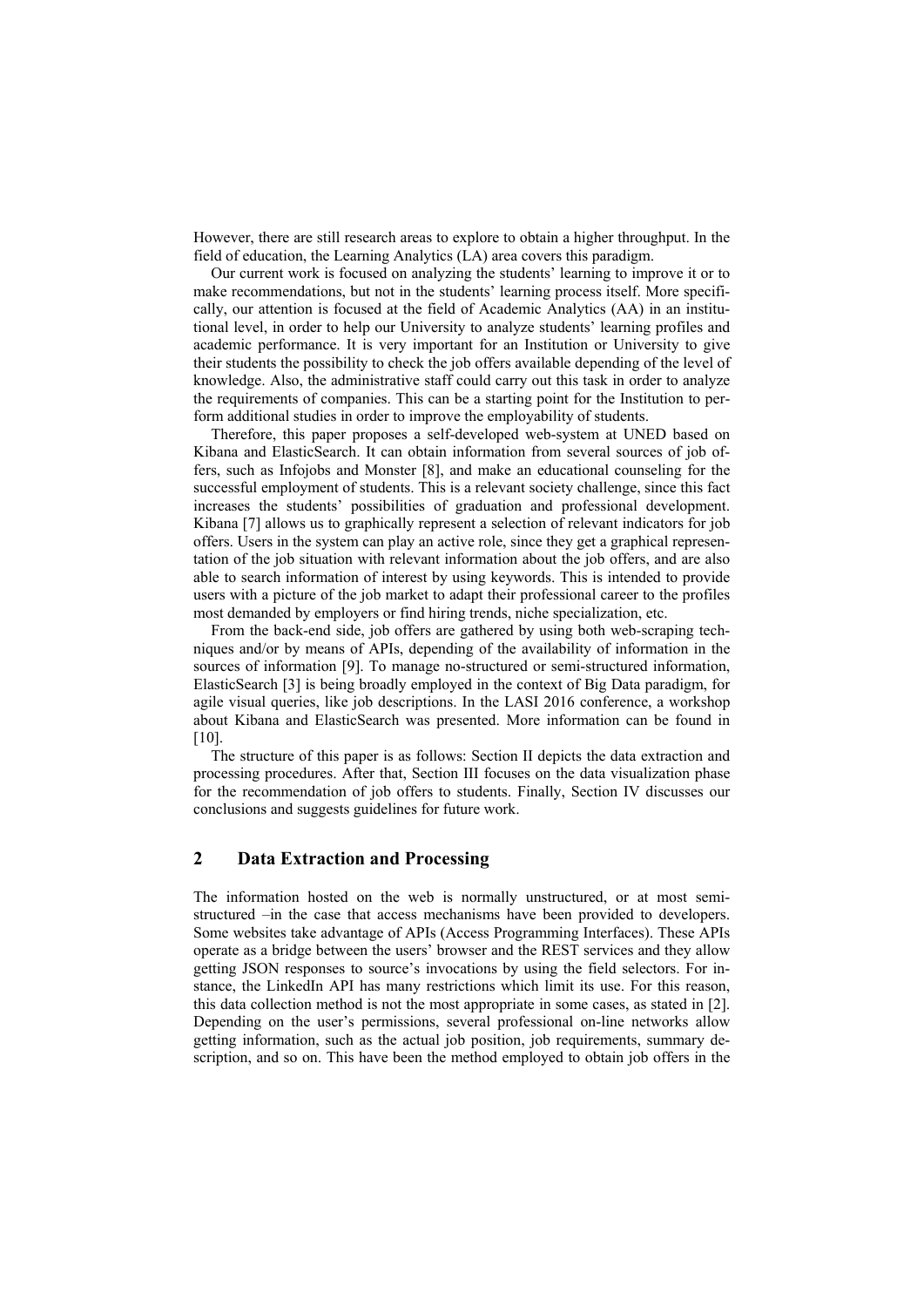Infojobs professional network for the current work. In the case of the Monster professional network, a set of scrapping techniques have been employed [9]. Currently, our system supports both professional social networks. It is intended to be extended with additional social networks in a nearby future, such as LinkedIn, Twitter, and so on. The state of the art of the data extraction and processing of information can be found in [2] and [9].

As for our web-system, the administrator can manage the extraction and processing of the different sources of information, for instance, starting, stopping or modifying parameters such as the time between captures. Job offers will be stored in ElasticSearch for a more advanced management of job offers.

Once data is retrieved from its source, our self-developed web-system carefully preprocesses information to guarantee the quality of the data collection and its later aggregation [6]. Once a job offer is extracted from the corresponding source of information, this is cleaned and adapted to a new ontology defined in [9] for the educational counselling based on professional indicators. Depending on the professional social network, the gathered information can have a different level of quality. We filter all data to keep common information in our dataset, independent from the specific source of information, in order to have common indicators for all the job offers. The UNESCO's ICSED [5] education degree levels classification presents a revision of the ISCED 1997 levels of education classification. These levels of education are employed for matching job offers to students' preferences.

On the other hand, we use a relational database to save the data provided by web crawling tools in a structured way. It has also been considered appropriate the storage of data in a powerful server of searches, in order to experiment with flexibility which functionalities and performance this type of product presents when storing and performing searches by text. Within this category we can mention Apache Solr, ElasticSearch, or MongoDB. In these kinds of databases, the information can be stored in the form of JSON documents, which are indexed so that access to information is much faster than with relational databases. These are open-source, and can be used for the most common programming languages by using REST services. They also offer additional tools that give value and complete the initial product, among others, data visualization and analysis tools. The most powerful and agile database is ElasticSearch, after studying all of them. ElasticSearch is based on Lucene, so it can be seen as a powerful search-engine for texts, which can be deployed easily in a distributed way. Additionally, it can handle RESTful services in an efficient way.

### **3 Data Visualization**

The final decision of using ElasticSearch compared to any other competitor was also due to the need to implement a system that offered different graphs that allowed users to interpret the labor market. This is where Kibana [7], another product of the company Elastic takes part. Kibana eases the analysis and visualization of data thanks to its intuitive interface, which also offers the power to share or insert control panels. Fig. 1 shows an example of job offers stored in ElasticSearch though the Discover tab of Kibana.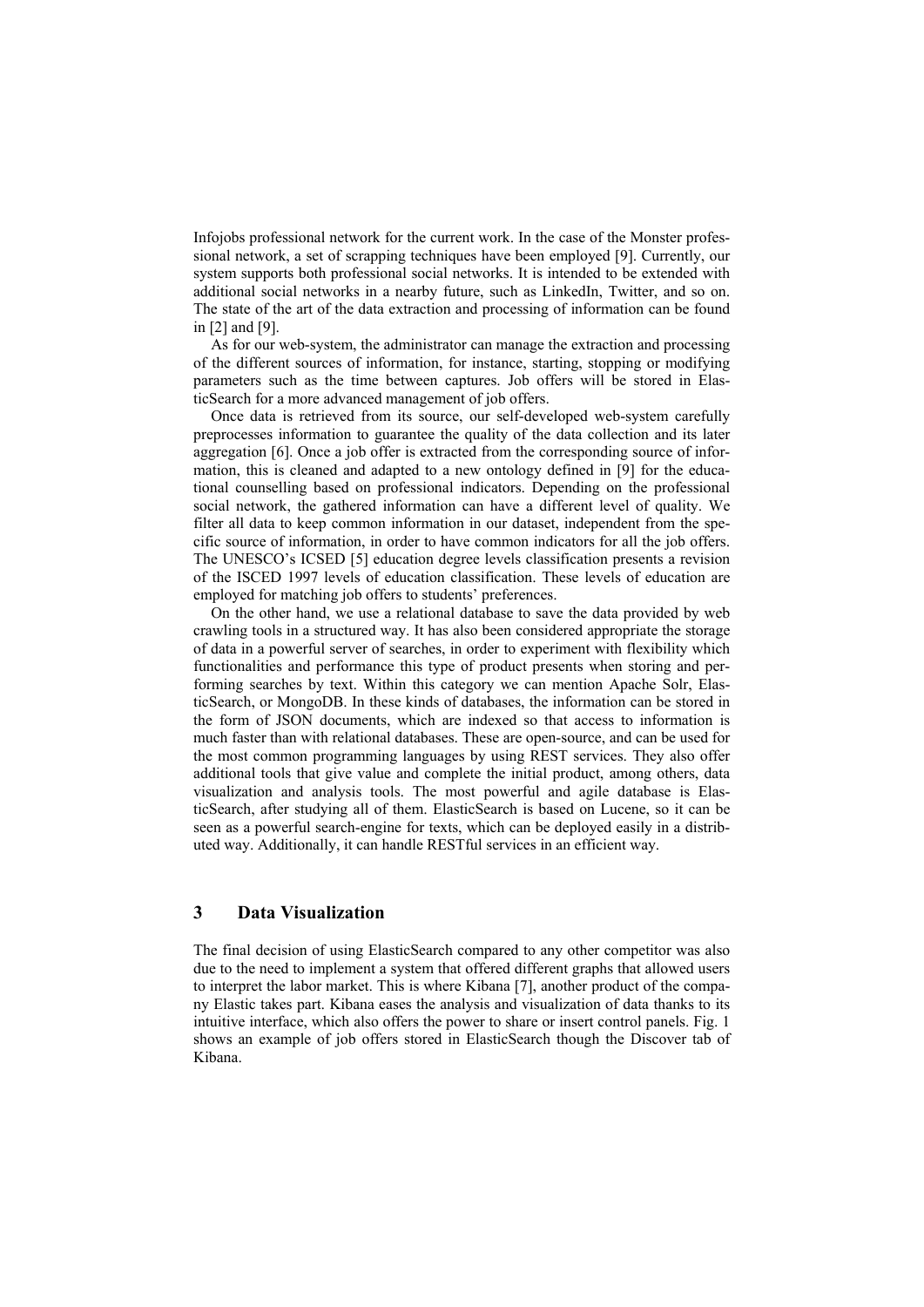Kibana only queries data held in ElasticSearch, which acts as both the data store and the analytics engine. Fig. 2 show a visualization panel, a Dashboard, which has been fully-integrated from Kibana as a frame in our self-developed web-system. This panel is totally flexible and adaptable from the Kibana interfaces, as shown in Fig. 3. When any of the graphics of the panel in use is modified in Kibana, this is automatically updated in the associated frame integrated in our web-system.





**Fig. 1.** Job offers stored in ElasticSearch by using Kibana (Discover interface) [7].

**Fig. 2.** Visual dashboard integrated in our web-system.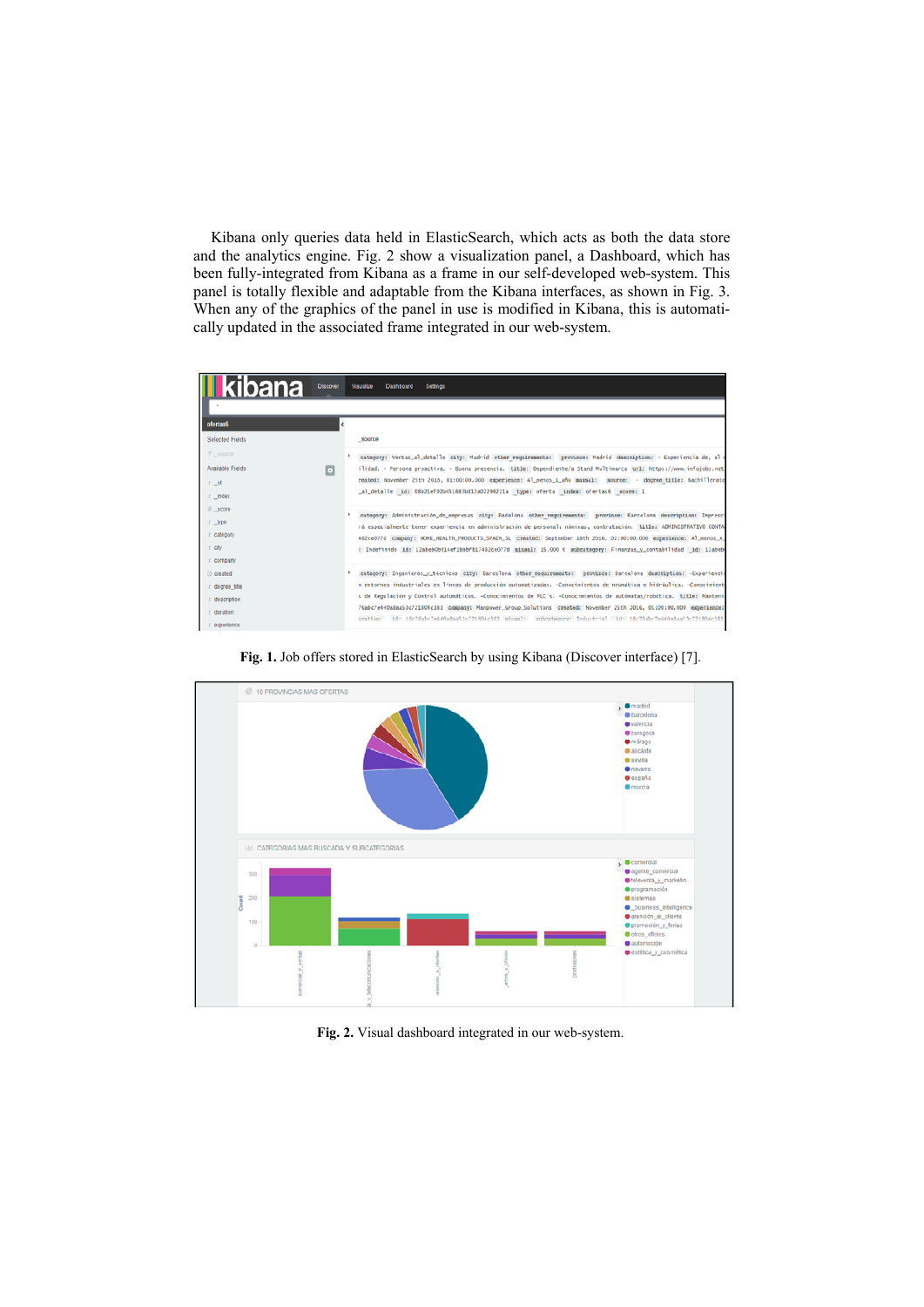As an example, Fig. 2 and Fig. 3 show a set of analytics for job offers collected from the different professional networks that our expert system supports. In both figures, we can observe the ten provinces with more job offers. In this case, Madrid and Barcelona are the cities with more job offers. The second graphic is related to number of categories and subcategories of job offers. The "commercial\_y\_ventas" category is the one with more job offers and, as the most popular subcategory, we have "comercial". In Fig. 3, we can observe additional graphics, and other relevant information, such as the amount of job offers located in the system, and the date of the last offer captured by the system.



**Fig. 3.** Visual dashboard located in the Kibana website.

Finally, users can perform free-text searches by employing the powerful ElasticSearch engine from our application, so looking for relevant offers that could be interesting from his/her point of view. In Fig. 4, an example is shown. In this case, the user has performed a search using the "Informática" word, and our system has searched and presented all the related job offers located in the ElasticSearch database.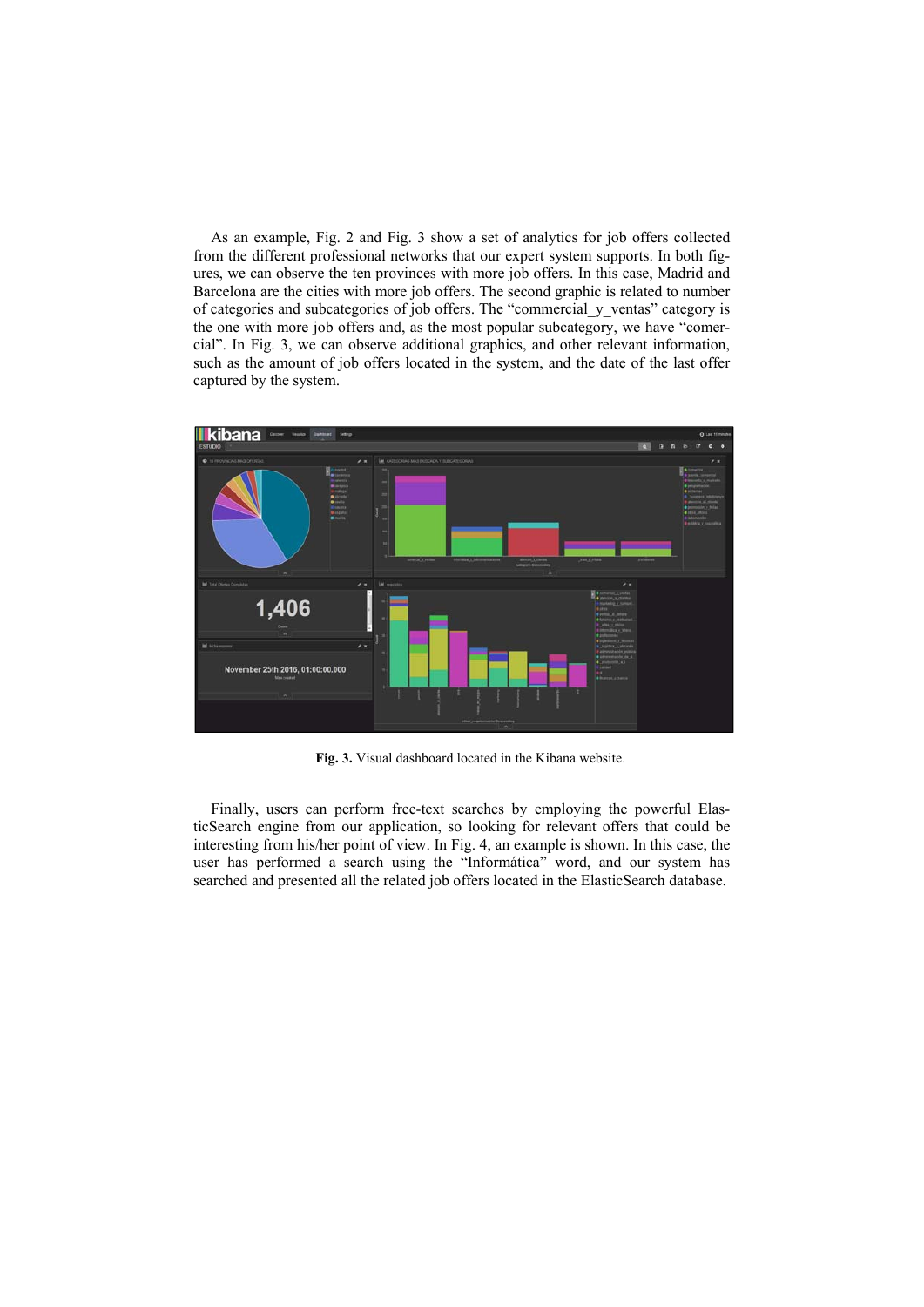

**Fig. 4.** Free-text search during the registration process along the job offers stored in ElasticSearch. Example of searching the "Informática" word.

## **4 Conclusions**

Learning does not take place in an isolated context, but occurs in a social, cultural and working atmosphere. For this reason, it is very relevant for our students the analysis and aggregation of external sources of information from current professional networks. This will help students to guide their education and, therefore, their professional career. For this purpose, several professional sources of information, such as Infojobs and Monster, are available on the Internet. For this reason, a large amount of data is currently being obtained from these websites in the field of Big Data, and more specifically, in the topic of Academic Analytics (AA), as stated above.

This work proposes the use of Kibana and ElasticSearch for the recommendation of job offers to students to improve their professional career. Both Kibana and ElasticSearch tools are integrated in a self-developed web-system. By using the Kibana interface, users can get a graphical representation of the job situation during a period of time, which could indicate them what the most demanded knowledge by companies is, and search relevant keywords that fit their necessities or preferences. This is intended to provide users with a picture of the job market that allows them to focus their training on the professional profiles most demanded by employers. To store the collected information, ElasticSearch has been deployed for its ability to perform agile